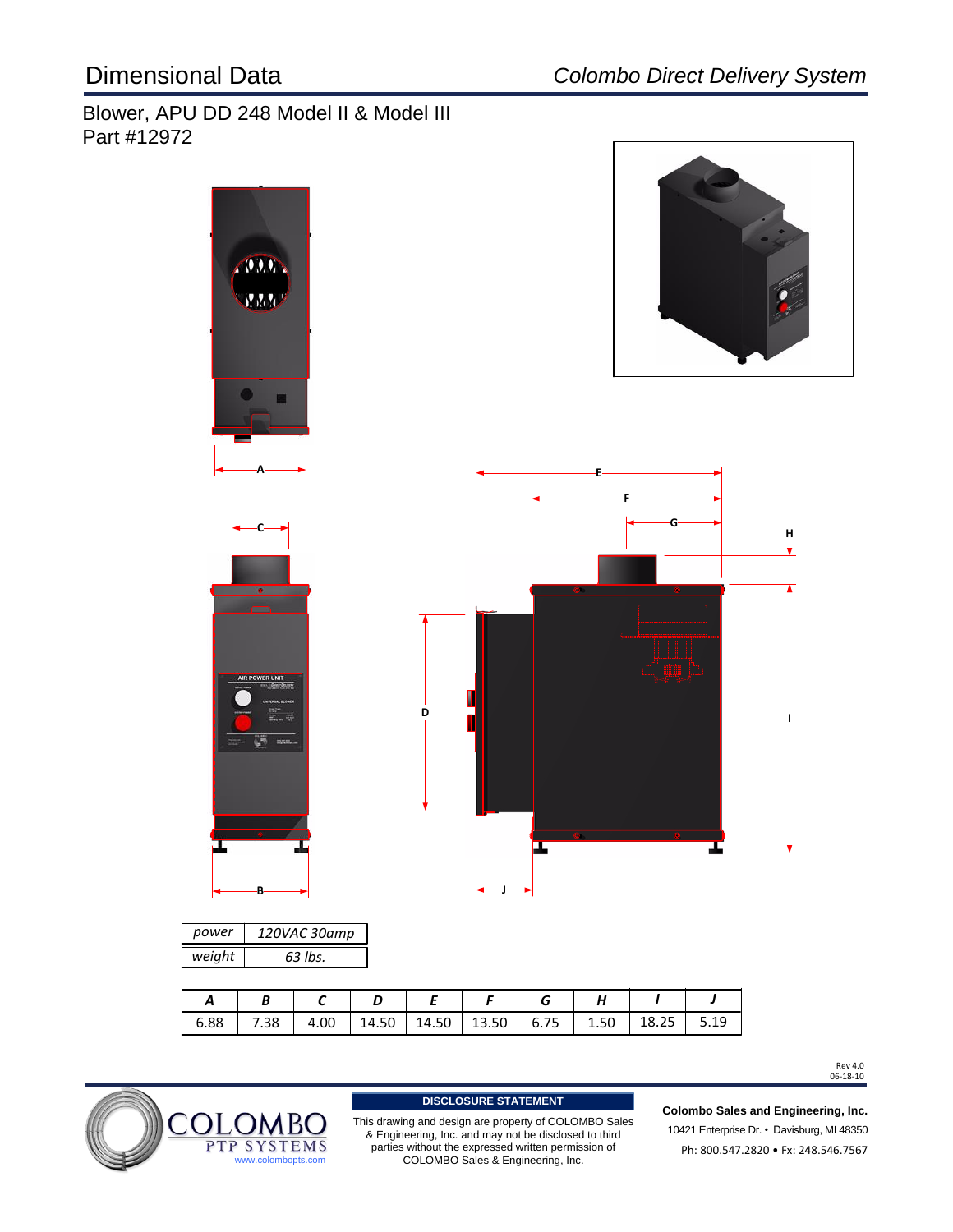Blower, APU DD 248 w/AS Model II & III Part# 12973







## *power 120VAC 30amp*

|      |       |       |      | -    |      |      |      |      |      |       |       |
|------|-------|-------|------|------|------|------|------|------|------|-------|-------|
| 9.50 | 13.00 | 12.25 | 7.00 | 1.50 | 4.00 | 9.63 | 1.50 | 6.50 | 1.50 | 21.50 | 20.00 |

Rev - 1.0 05-21-13



This drawing and design are property of COLOMBO Sales & Engineering, Inc. and may not be disclosed to third parties without the expressed written permission of **DISCLOSURE STATEMENT**<br>Ing and design are property of COLON<br>eering, Inc. and may not be disclosed<br>without the expressed written permis<br>COLOMBO Sales & Engineering, Inc.

10421 Enterprise Dr. • Davisburg, MI 48350 Ph: 800.547.2820 • Fx: 248.546.7567 **Colombo Sales and Engineering, Inc.**